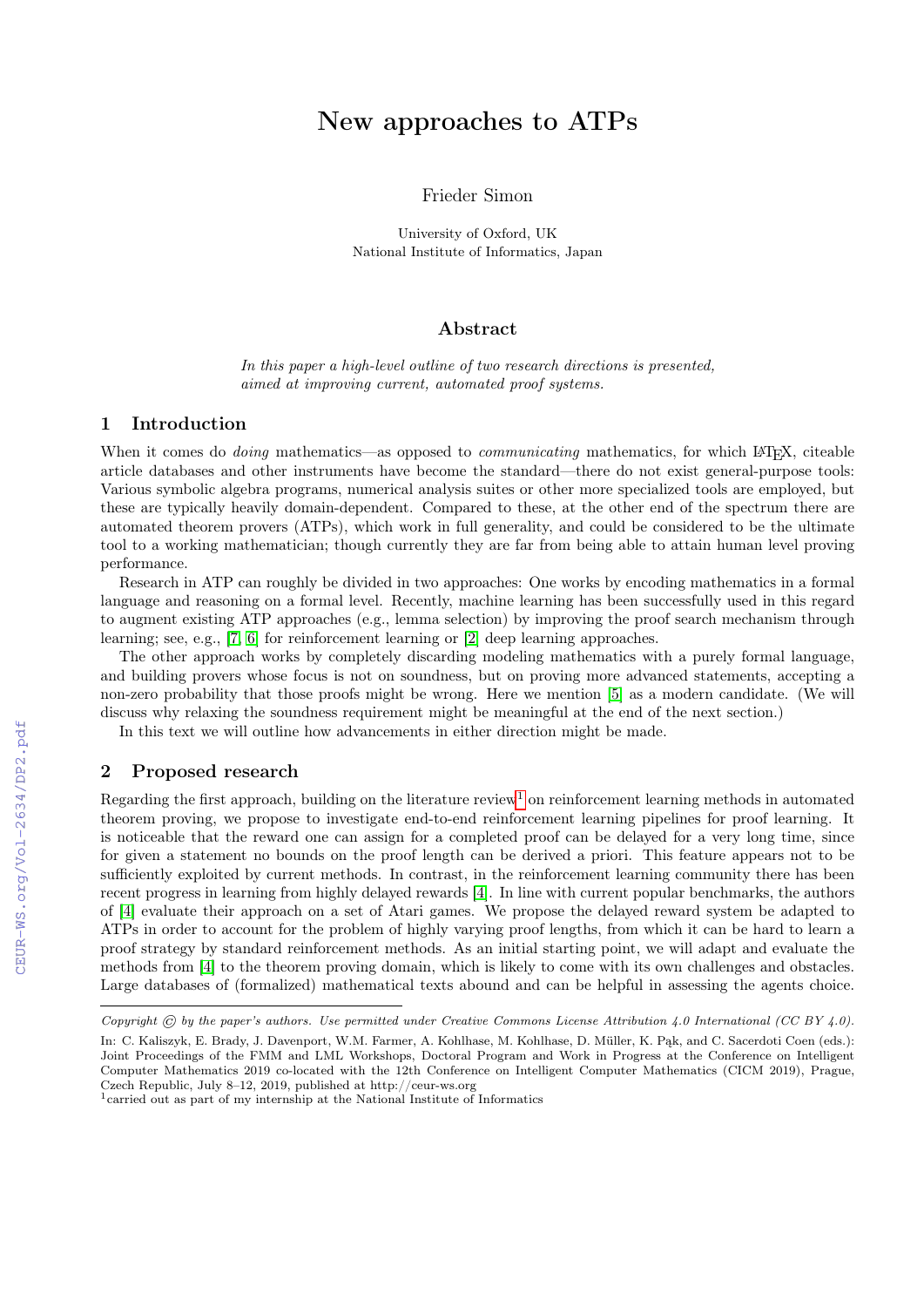Examples of such are, e.g., [\[10\]](#page-2-0) or proof libraries associated to interactive theorem provers, such as fragments from Isabelle's Archive of Formal Proofs (http://afp.sf.org), in addition to the existing libraries specifically curated for reinforcement learning, that come with the mentioned papers above.

Regarding the second approach we propose to build a productivity tool, a mathematical knowledge miner, that could be integrated in an ATP of the second kind, similar to [\[5\]](#page-2-1). The goal of the mathematical knowledge miner is to map the content of a piece of stand-alone mathematical text, such as a research article, onto a knowledge representation formalism, such as an ontology or a knowledge graph, and to thereby provide an understanding of the main theorem of the text from context it is embedded in. The starting point of learning such a mapping could be an approach as in [\[9\]](#page-2-2) (combined with [\[1\]](#page-1-0)). Different avenues in related fields of natural language processing have to be explored in order to find the optimal approach; this will make heavy use of modern deep learning methods from the field of natural language processing.

In case of knowledge graphs, every node could be either a definition, a theorem/lemma/proposition or an example and arrows should indicate how these are related to each other. Because this is an ambitious undertaking, it would be appropriate to first focus on an easy case, where the article in question is not a modern research article, but an article as they can be found in the American Mathematical Monthly [\[3\]](#page-2-3) magazine, which caters to a wide, mathematically literate audience.

The novelty of the proposal does not lie in creating such knowledge graphs or ontologies per se, as similar solutions that classify the contents of a research in terms already exist, see, e.g., [\[8\]](#page-2-4). Rather it lies in using them in the context of an ATP. Such a "compressed view" of a mathematical text, captured by a knowledge graph or an ontology, would cover a new, middle ground between the formulation of the contents of the article in natural language and the formulation of the contents in a finely grained formal language, as would be necessary if one would want current ATPs to parse the article.

It is conceivable, in order to build an ATP of the second kind, that a succession of tools that provide different higher level features of a mathematical document should first be devised, as exemplified by a knowledge graph or ontology tailored to ATP needs. Building modules that enable deep neural networks to be more successful at understanding numeracy, a starting point being [\[11\]](#page-2-5), would be a further possibility for a bottom-up approach to work towards an ATP. Once such a succession of tools leading up to a prover would be in place, it seems reasonable to assume that one could do high-level reasoning in such an ontology of mathematical objects and infer high-level information. One—perhaps controversial—aspect of this approach will be to not require such a prover to be sound. This might be unusual, but it is an approach that is worth exploring: Requiring soundness is one of the reasons current ATPs are designed in a purely formal language, thereby producing only completely rigorous theorems (unless the Trusted Computing Module an ATP uses to do the inference has bugs). But experience shows that this approach leads to ATPs that have difficulty proving formalized versions of advanced theorems (as they can be found, for example, in graduate textbooks). Another reason not to insist on soundness is that mathematicians are also not concerned by being presented with a proof that might not be sound, since they can check soundness for themselves. Rather, it is a matter of much greater importance to allow the ATP to come up with any proof at all, that can be easily read (and checked) by a human.

#### 3 Summary

We conclude this vision paper by underlining that machine learning is the prevalent method that will be used to devise new approaches to advance ATPs. On one hand this could be accomplished by improving current ATP systems that work on a fine-grained formal language, encoding mathematics. On the other hand machine learning approaches could help pave the way towards non-formal ATPs.

Being still at the beginning of my doctoral research, it is clear that realizing the described approaches is an ambitious undertaking, given the difficulty of the domain of automated theorem proving. However, these approaches have not yet been fully explored, so there is reason to be optimistic that at least one of the approaches will be fruitful.

### References

- <span id="page-1-0"></span>[1] L. Abzianidze, LANGPRO. Natural Language Theorem Prover, Proceedings of the 2017 EMNLP System Demonstrations, pp 115–120
- [2] A. Alemi, F. Chollet, N. Een, G. Irving, C. Szegedy, J. Urban, DeepMath Deep Sequence Models for Premise Selection, Advances in NIPS, Vol. 29, 2016, pp. 2235–2243